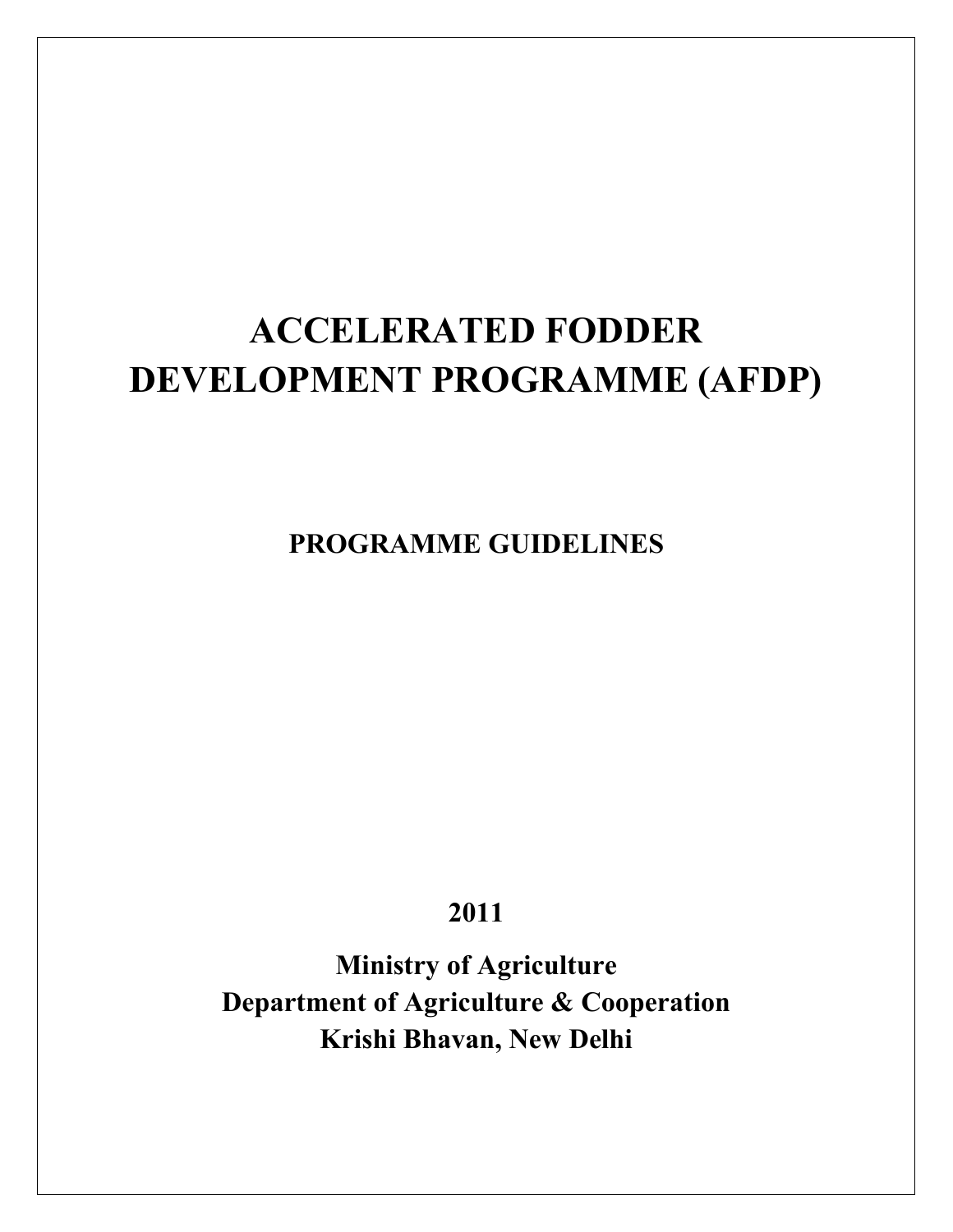# **INDEX**

| Sl.<br>No.     | Particulars                                                     | Page No.         |
|----------------|-----------------------------------------------------------------|------------------|
| $\mathbf{1}$   | Background                                                      | 1                |
| $\overline{2}$ | Need for an inclusive Fodder Development Programme              | 1                |
| 3              | Objectives                                                      | 1                |
| $\overline{4}$ | Strategies                                                      | $\overline{2}$   |
| 5              | Component and Pattern of Assistance                             | $\overline{2}$   |
| 6              | Coverage of the Programme                                       | 3                |
|                | <b>States</b>                                                   | $\overline{3}$   |
|                | Inclusiveness for catering to the weaker section of the society | 4                |
| 7              | Planning and Approval                                           | $\overline{4}$   |
| 8              | Implementation                                                  | 4                |
| 9              | Reporting and Periodic Review                                   | 5                |
| 8              | Outcome                                                         | 5                |
| 9              | Appendices                                                      |                  |
|                | Appendix-A : A Suggestive list Items for inclusion in the       | 6                |
|                | <b>Fodder Production Kit</b>                                    |                  |
|                | Appendix-B : A Suggestive List of Forage Harvester              | 7                |
|                | Tools/Equipment/Machines                                        |                  |
| 10             | Annexure                                                        |                  |
|                | Annexure-I: Format For Submitting Fresh Proposal for            | $\frac{1}{1-11}$ |
|                | <b>AFDP</b>                                                     |                  |
|                | Annexure-II: Format For Submitting Quarterly and Annual         | 111-V111         |
|                | Physical and Financial Progress                                 |                  |

\*\*\*\*\*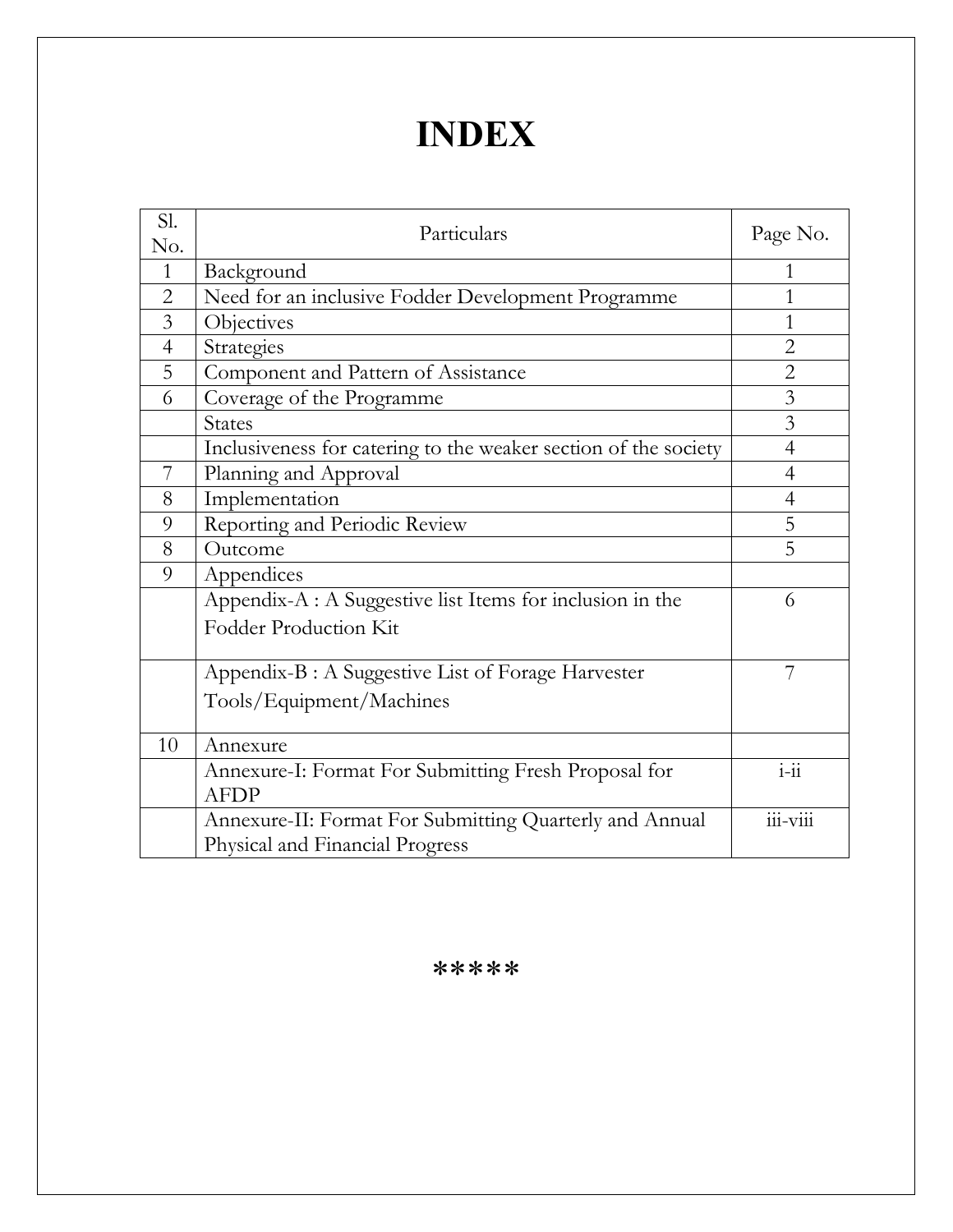#### **1.0 Background:**

The livestock sector in India contributes to nearly 32% of total agricultural output. India with 2.3% share of global geographical area supports nearly 20% of the livestock population of the World, notably among them are cattle (16%), buffalo (55%), goat (20%) and sheep (5%). The desired annual growth of agriculture sector  $\omega$  4% can also be accomplished by enhancing productivity from the livestock sector. This would require a steady supply of fodder for supporting the livestock population. Having only 4% of total cropping area under fodder cultivation has resulted in a severe deficit of green fodder (36%), dry fodder (40%) and concentrates (57%). The need of the hour is, therefore, to fulfill this shortfall in demand for fodder (which is over 55%) from crop residues and agricultural bi-products.

Fodder deficit can mainly be attributed to our limitations in increasing the area under fodder crops, limited availability of good fodder varieties/hybrids, lack of quality seeds of improved varieties/hybrids, poor quality of dry fodder like paddy/wheat straw etc. Besides, low priority accorded to investment in fodder production, lack of post-harvest management for surplus fodder, poor management of grazing/pasture lands and inadequate research, extension and manpower support have only aggravated the situation.

#### **2.0 Need for an Inclusive Fodder Development Programme:**

In the current scenario, where competing demands on land renders even expansion of food/cash crops a difficult proposition, the probability of increasing area under fodder crops is nearly impossible. It is therefore imminent to adopt a multi-pronged strategy for adequate availability of fodder in order to provide a buffer to the farmer even in times of climatic variability. This strategy *interalia* envisages supply of quality seeds, promoting production of fodder crops, extending fodder cultivation to currently fallow and unutilized lands, promotion of dual purpose varieties of crops which has the potential of meeting fodder requirements in season and off-season, promotion of non-traditional fodder, post-harvest technologies for preservation of fodder etc.

Besides, improving productivity in areas already under fodder cultivation, improving productivity of grazing and pasture lands, raising perennial fodder crops on field bunds and boundaries, peri-urban areas and exploiting unutilized and under-utilized fodder crops are also some of the promising options to enhance fodder availability. Plant Breeders in India have also identified a number of varieties/hybrids which could give a better quality and higher yield of crop residue without any compromise in grain yield. This would provide an opportunity for augmenting the availability of fodder from crops like pearl millet, sorghum, maize and oat.

#### **3.0 Objectives:**

The programme envisages accelerating production of fodder through promotion of integrated technologies and processes for enhancing the availability of fodder throughout the year.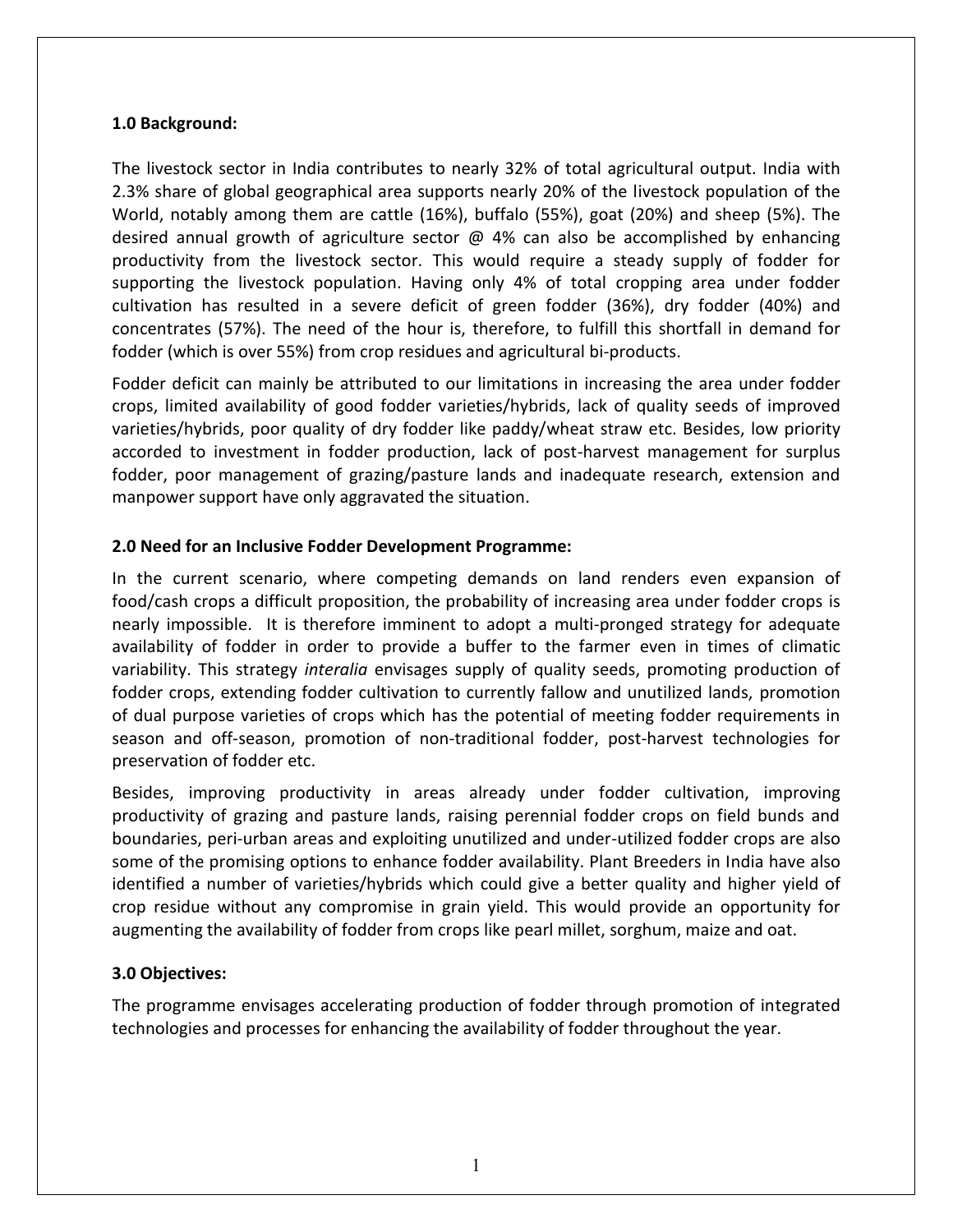#### **4.0 Strategies:**

The programme proposes a multi-pronged strategy to achieve the stated objectives:

- I. **Production of Quality Seeds**: Supporting/Strengthening State Agricultural Universities for production of breeder and foundation seeds of selected promising varieties/hybrids of fodder with participation of farmers.
- II. **Production of Fodder:** Organizing fodder production programme based on cluster approach in the selected/targeted clusters preferably in dairy catchment areas of the potential States by promoting appropriate and region-specific fodder varieties.
- III. **Adoption of appropriate technologies for Post Harvest Management**: Technologies like fodder block making units, chaff cutter for fodder processing and silage making would be promoted in the selected/targeted clusters.

| SI <sub>No</sub> | Name of the<br>Component                                                                                                                                                   | <b>Description</b>                                                                                                                                                                                                                                                                                                                                                                                                                                                                                                                                                                                                                                   | <b>Pattern of Assistance</b>                                                                                                                                                                                                                                                                                                                                                                                                                                                                                                                                                                                                                         |
|------------------|----------------------------------------------------------------------------------------------------------------------------------------------------------------------------|------------------------------------------------------------------------------------------------------------------------------------------------------------------------------------------------------------------------------------------------------------------------------------------------------------------------------------------------------------------------------------------------------------------------------------------------------------------------------------------------------------------------------------------------------------------------------------------------------------------------------------------------------|------------------------------------------------------------------------------------------------------------------------------------------------------------------------------------------------------------------------------------------------------------------------------------------------------------------------------------------------------------------------------------------------------------------------------------------------------------------------------------------------------------------------------------------------------------------------------------------------------------------------------------------------------|
| 1                | Production of<br>Quality Seeds<br>and organizing<br>demonstration<br>of appropriate<br>forage<br>equipment<br>through State<br>Agricultural<br>Universities<br>$(SAU's)$ . | Supporting Institutions for organizing production<br>of breeder and foundation seeds. The promotion<br>of dual purpose varieties/hybrids of sorghum and<br>pearl millet would be encouraged. Besides,<br>Collaboration<br>with<br>Technical<br>specialized<br>institutions and IGFRI would also be supported<br>for identification and multiplication of planting<br>vegetative material like napier & guinea grass and<br>cactus and seeds of fodder trees like prosopis.<br>The Institutions shall also organize field level<br>demonstration of appropriate forage equipment.<br>(The beneficiaries would be State Agricultural<br>Universities.) | 100% of total Project cost<br>limited to Rs. 50 lakh per SAU.<br>(A maximum of one SAU in a<br>State will be permitted).<br>Suggestive<br>allocation<br>is<br>as<br>under:<br>Production of Breeder Seeds:<br>Rs. 10 Lakh; Production of<br>Foundation Seeds: Rs. 30 Lakh<br>Demonstration<br>of<br>and<br>Technology and Practices: Rs.<br>10 Lakh.<br>The SAU's shall prepare detailed<br>project proposals. The SAU shall<br>also spell out targets and<br>mechanism for sale/utilization<br>of Breeder Seeds in the project<br>proposals. SAU's, wherever<br>feasible, can have Public-Private<br>Partnership for production of<br>fodder seeds. |

#### **5.0 Components and Pattern of Assistance:**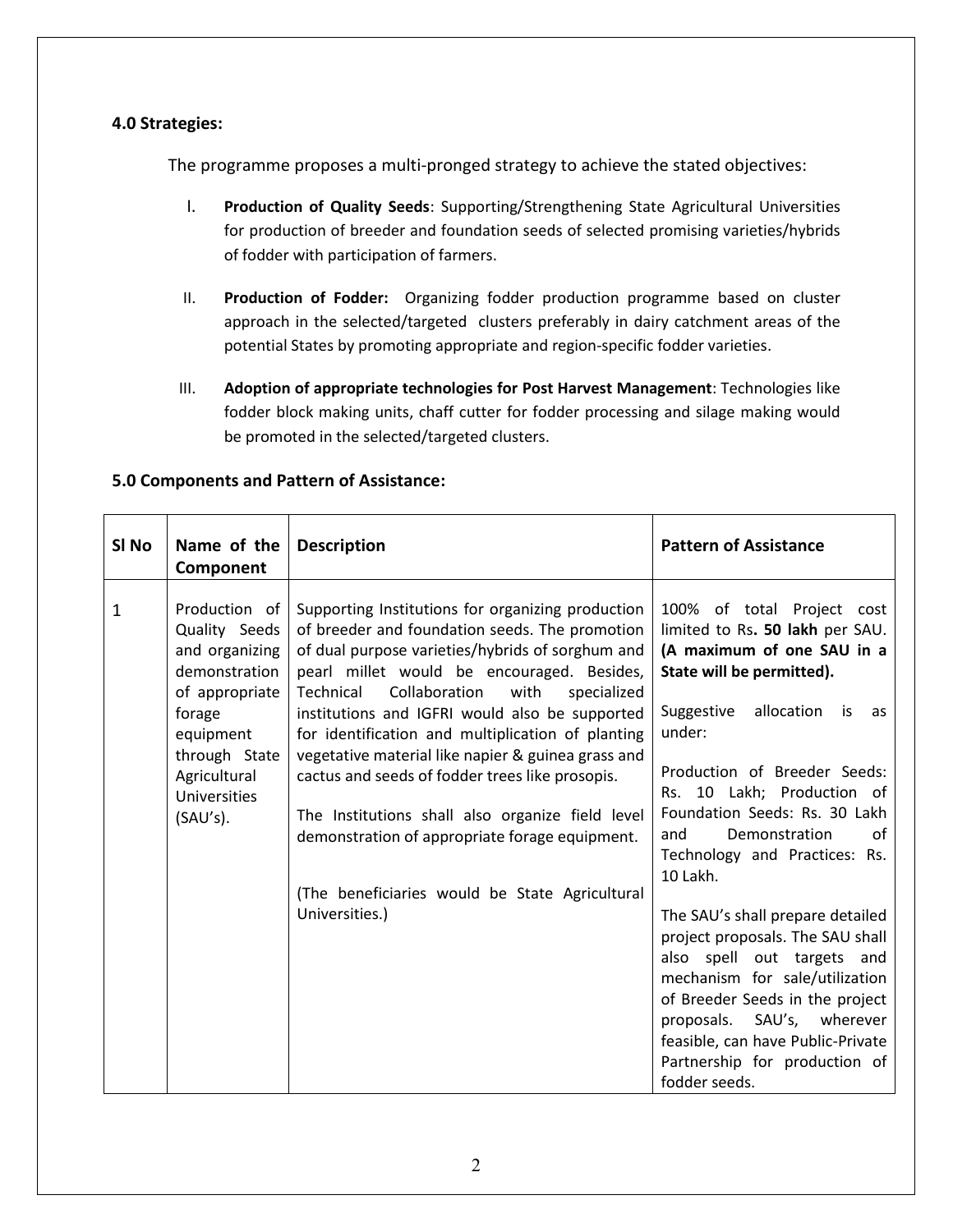| $\overline{2}$ | Fodder<br>Production                     | Support to selected clusters preferably in dairy<br>catchments areas in the beneficiary States.                                                                                            | Fodder<br>Production<br>Kit:<br>Rs.<br>3200/- per ha. The kits will be<br>distributed free of cost.                                                             |
|----------------|------------------------------------------|--------------------------------------------------------------------------------------------------------------------------------------------------------------------------------------------|-----------------------------------------------------------------------------------------------------------------------------------------------------------------|
|                |                                          | Each cluster would comprise an area of 500 ha                                                                                                                                              |                                                                                                                                                                 |
|                |                                          | under Fodder /Dual purpose crops.                                                                                                                                                          | chose<br><b>States</b><br>will<br>the                                                                                                                           |
|                |                                          | The interventions shall be in the form of<br>distribution of Fodder Production Kit comprising                                                                                              | $\mathsf{of}$<br>the<br>kit<br>composition<br>depending upon local needs,                                                                                       |
|                |                                          | of critical inputs like seeds of<br>improved<br>varieties/hybrids, nutrients, plant<br>protection                                                                                          | (A suggestive list is at Appendix-<br>A)                                                                                                                        |
|                |                                          | measures, fertilizers, fungicides etc.                                                                                                                                                     |                                                                                                                                                                 |
|                |                                          | Supply of planting material for crops like napier/                                                                                                                                         | Maximum ceiling is restricted to<br>5 ha per beneficiary.                                                                                                       |
|                |                                          | guinea/cactus would also be preferred in the kit.                                                                                                                                          |                                                                                                                                                                 |
|                |                                          | The beneficiaries would be Individual farmers/                                                                                                                                             |                                                                                                                                                                 |
|                |                                          | Farmers Associations/Federations/Cooperatives                                                                                                                                              |                                                                                                                                                                 |
|                |                                          | and NGOs.                                                                                                                                                                                  |                                                                                                                                                                 |
|                |                                          | Distribution of low cost technology tools/<br>1.<br>products e.g. Manual Chaff Cutter, Electric<br>Operated Power Chaff Cutter, Fodder Block<br>making units etc. (A suggestive list is at | 100% of procurement cost<br>subject to a maximum ceiling of<br>Rs. 4.00 lakhs per cluster of 500<br>ha of area under Fodder /Dual<br>purpose crops cultivation. |
|                | Adoption<br>οf                           | Appendix-B)                                                                                                                                                                                |                                                                                                                                                                 |
| 3              | Appropriate<br>technology<br>for<br>Post | Establishing silage making units comprising<br>2.<br>of Silo Pit and one power driven chaff cutter.                                                                                        | <b>This</b><br>component<br>will<br>be<br>operationalised in the same<br>identified<br>cluster<br>as<br>under<br>SI No-2.                                       |
|                | Harvest                                  | The beneficiaries would be Individual farmers/                                                                                                                                             |                                                                                                                                                                 |
|                | Management                               | Farmers Associations/Federations/Cooperatives/<br>Dairy Groups of ATMA and NGOs.                                                                                                           | (States may also consult SAUs,<br>KVKs, ATMA for identifying                                                                                                    |
|                |                                          |                                                                                                                                                                                            | appropriate equipment for the                                                                                                                                   |
|                |                                          |                                                                                                                                                                                            | region and for finalizing source                                                                                                                                |
|                |                                          |                                                                                                                                                                                            | of supplies and quality<br>of<br>product.)                                                                                                                      |
|                |                                          |                                                                                                                                                                                            |                                                                                                                                                                 |

#### **6.0 Coverage of the Programme:**

#### **6.1 States:**

The programme will be implemented on a location specific approach in selected states. For components 2 and 3 selection will be based on **Cluster approach comprising** an area of 500 ha under Fodder /Dual purpose crops.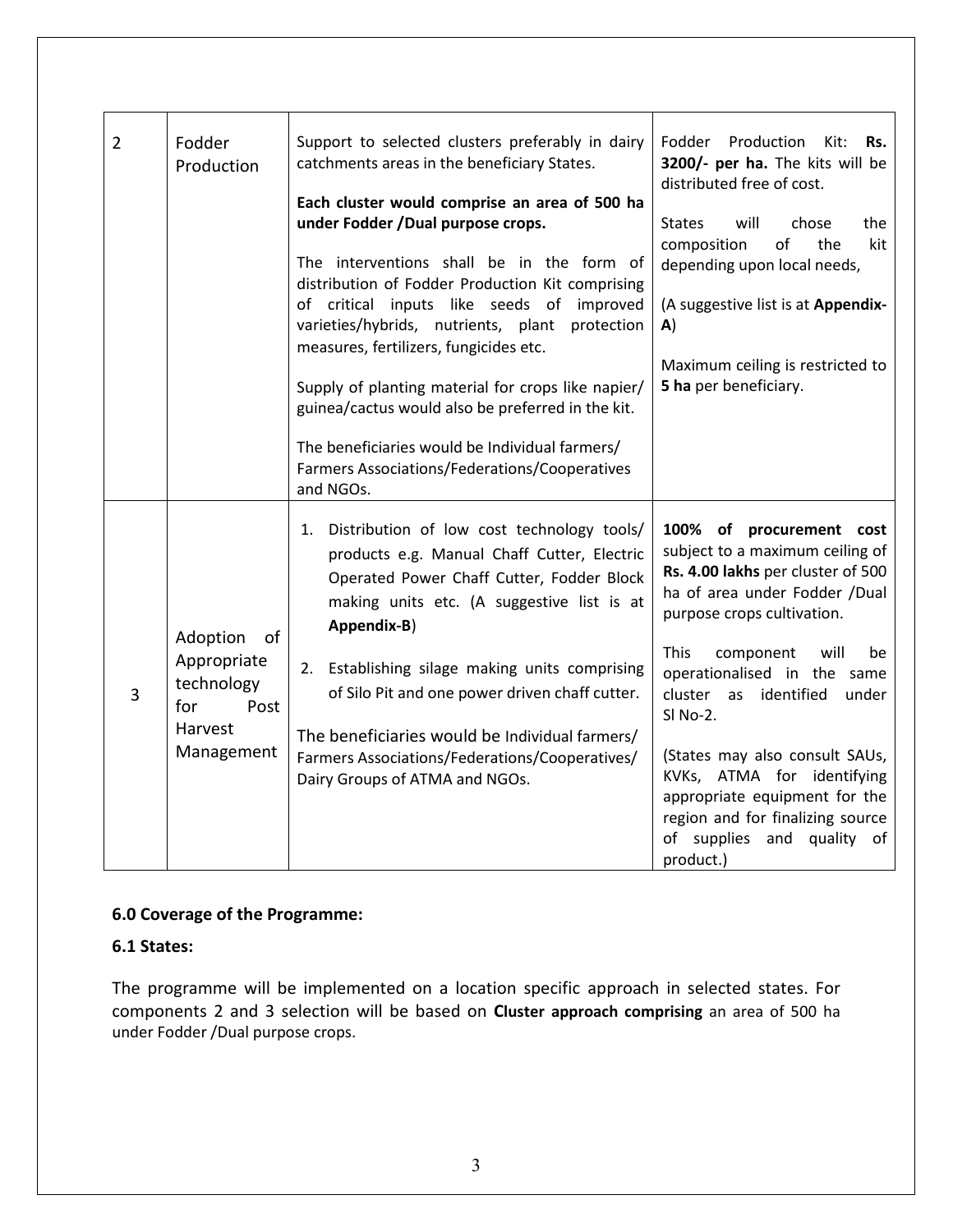#### **6.2 Inclusiveness for catering to the weaker sections of the society:**

In order to cater to the weaker sections of the society, priority would be given to small and marginal farmers and/or SHG, Cooperatives formed by 'small and marginal farmers', Cooperatives of weaker sections of the society and women. Similarly, special emphasis would be accorded for adopting 'gender friendly' equipment/technologies/practices.

#### **7.0 Planning and Approval:**

The AFDP will be implemented as a sub-scheme of Rashtriya Krishi Vikas Yojana (RKVY). The programme will be operationalised through a three-tier planning-implementation-reviewing structure.

The planning process will follow a decentralized approach. Panchayati Raj Institutions or similar Local Govt. Institutions/line departments will select the beneficiaries and identify appropriate interventions in the villages/clusters in consultation with SAU's, ATMA, Watershed Committee (WC) and other similar agencies. The respective work plans for the year will be compiled by the District Agricultural Officer / Dy. Director (Agriculture) for inclusion in the District Agriculture Plan (DAP).

The DAP's will be appraised at the State Level for inclusion in the consolidated State Agriculture Plan (SAP). Respective SAU's will submit their project proposals directly to the State Dept. of Agriculture for inclusion in the SAP. The SAP will be finalized and consolidated in consultation with Dept. of Animal Husbandry. The consolidated SAP will be considered and approved by State Level Sanctioning Committee (SLSC) of RKVY as per standard procedures.

A format for sending proposals to Department of Agriculture and Cooperation (DAC) is at **Annexure-I.** 

#### **8.0 Implementation:**

At the National Level, Dept. of Agriculture & Cooperation, Min. of Agriculture will oversee the activities of the programme and accord approval to the State's Proposal.

The Dept. of Agriculture will be the nodal agency at the State Level to implement the programme in collaboration with the State Department of Animal Husbandry, Dairy, Forest, Waste Land Development, State Milk Federations and Panchayati Raj Institutions etc.

Indian Grassland and Fodder Research Institute, Jhansi with its Regional Stations/Centres would also be involved in implementation and in collaborating with SAU's on aspect of technological support. The services of SAUs may also be utilized by the States.

The State Governments will further nominate, select or create suitable agencies for implementing the programme at the district level. Such agencies could be line departments, Zilla Panchayats, Agriculture Technology Management Agency (ATMA), Watershed Committee (WC), Self Help Groups, NGO's etc.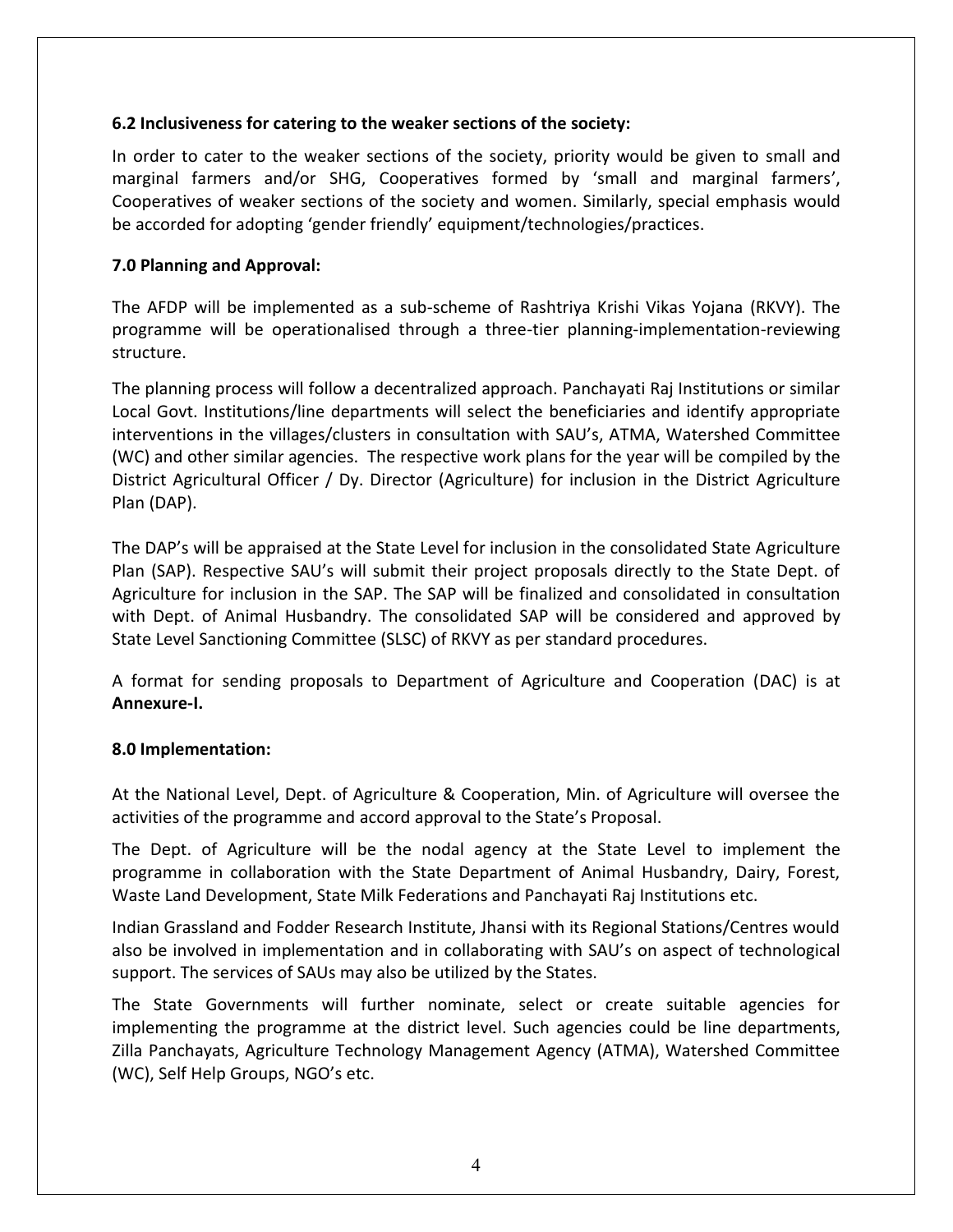The programme will be implemented in a **'Project Mode'.**

#### **9.0 Reporting and Periodic Review:**

At the field or village level, the Panchayats will be involved in overseeing the process of implementation. At the district level, reporting and reviewing will be undertaken by Dy. Director/Agriculture supported by other line departments and respective Zilla Panchayati Raj Institutions.

At the State level, the activities of the programme will be reviewed by Dept. of Agriculture under the chairmanship of the Secretary (Agriculture)/Agricultural Production Commissioner (APC). The SAU's will directly submit their respective progress reports to the State Dept. of Agriculture for inclusion in the Quarterly Progress Reports (QPR).

The State Department of Agriculture will ensure the submission of QPR which should reach the Department of Agriculture & Cooperation, Ministry of Agriculture within 20 days of completion of the quarter. Similarly, the detailed Annual Progress Report (APR) should be sent within two months after the end of the year.

A sample format for QPR and APR is enclosed as **Annexure-II**.

At the National level, bi-annual review of the activities of the programme will be undertaken. A combination of periodic desk review, field visits etc. will be adopted for monitoring the efficacy of the programme with the involvement of ICAR, IGFRI, Jhansi; NIANP, Bangalore; NDRI, Karnal etc. and taking recourse to course correction measures, if any.

#### **10.0 Outcome**

The proposed programme is expected to enhance the availability of green and dry fodder. The interventions in post-harvest technology would not only add to the availability of fodder during lean period, but also protect the environment from pollution due to burning of these crop residues. Besides, this programme would also help in contingency planning to mitigate the shortage of fodder caused by the natural calamities like droughts and floods.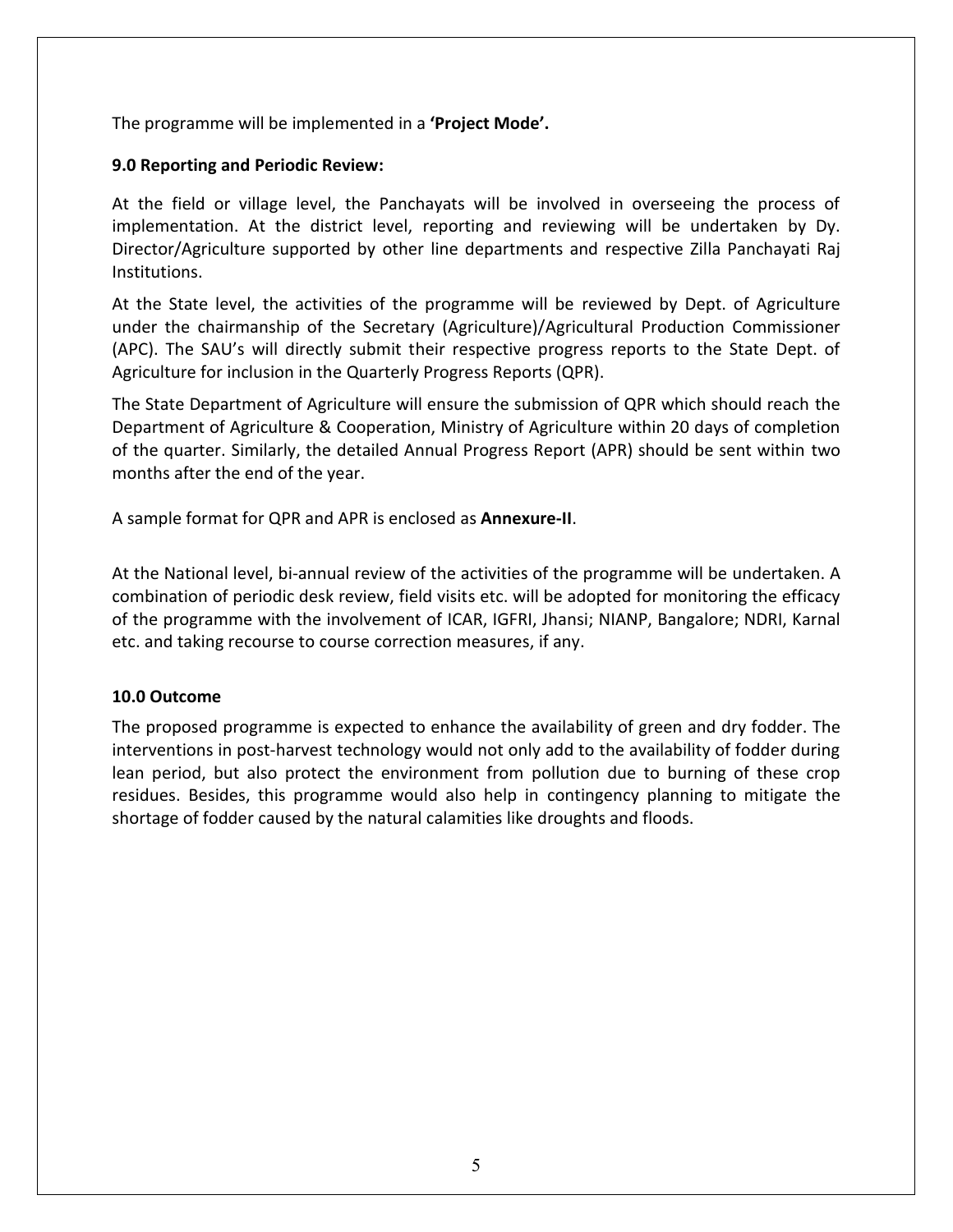### **Appendix-A**

#### **Suggestive list Items for inclusion in the Fodder Production Kit (For Fodder cultivation area of 1 ha)**

| Items                                                    | Quantity (Kg/ha) | Cost in (Rs.) |
|----------------------------------------------------------|------------------|---------------|
| Seeds of improved/hybrid varieties **                    | Lump Sum         | 1000          |
| Seed treatment including bio-fertilizer                  | Lump Sum         | 500           |
| DAP, Urea, Micro Nutrients                               | As per Need      | 1500          |
| Other inputs like chemicals for Urea<br>Ammoniation etc. | As per Need      | 200           |
|                                                          | Total            | 3200          |

*\*\* Varieties of Seeds should be chosen based on local needs. An illustrative list of hybrid/improved seeds is given below:*

| SI<br>No       | <b>Types</b>                                                                                       | Proposed Varieties for inclusion in the kit.                                                                                                                                                                                                                                                                      |
|----------------|----------------------------------------------------------------------------------------------------|-------------------------------------------------------------------------------------------------------------------------------------------------------------------------------------------------------------------------------------------------------------------------------------------------------------------|
| $\mathbf{1}$   | <b>Forage Varieties</b>                                                                            | Avika Bajra Chari, FBC-16, PCB-164, Narender Chari Bajra-2,<br>Proagro No. 1 (multi-cut), JKBH-676 of pearl millet and Hara<br>Sona, Pant Chari-4, Pant Chari-5, Pusa Chari Hybrid-106, Gujarat<br>Fodder Sorghum-5, CSH-24 MF (low HCN), CSH20MF, Haryana<br>Jowar-513, Haryana Chari-308, CO(FS) 29 of sorghum. |
| $\overline{2}$ | Dual purpose<br>varieties/Hybrids<br>with special<br>characters which<br>stay green at<br>maturity | CSH-13, CSV-23, GJ-40, CSH-13 R, SSV-84, CSV-15, DSV-4, SPH-<br>837, Pratap Jowar-1430, K-11 of sorghum and Sabara of little<br>millet                                                                                                                                                                            |
| $\overline{3}$ | Dual purpose<br>varieties/hybrids of<br>maize                                                      | Prakash, JH-3459, Pusa Early Hybrid Makka-3, DMH-2, Gujarat<br>Makka-6 and forage variety like Pratap Makka Chari-6                                                                                                                                                                                               |
| $\overline{4}$ | Fodder varieties of<br><b>Oat</b>                                                                  | Bundel Jai-851, 992, 991, 2001-03, 2004, Harita                                                                                                                                                                                                                                                                   |
| 5              | Napier varieties                                                                                   | IGFRI-5, NB-21, NB-37, PBN-223, KKM-1, APBN-1, Suguna, Supria<br>and Sumpurna and other grasses like dinanth grass, sudan grass<br>and guinea grass.                                                                                                                                                              |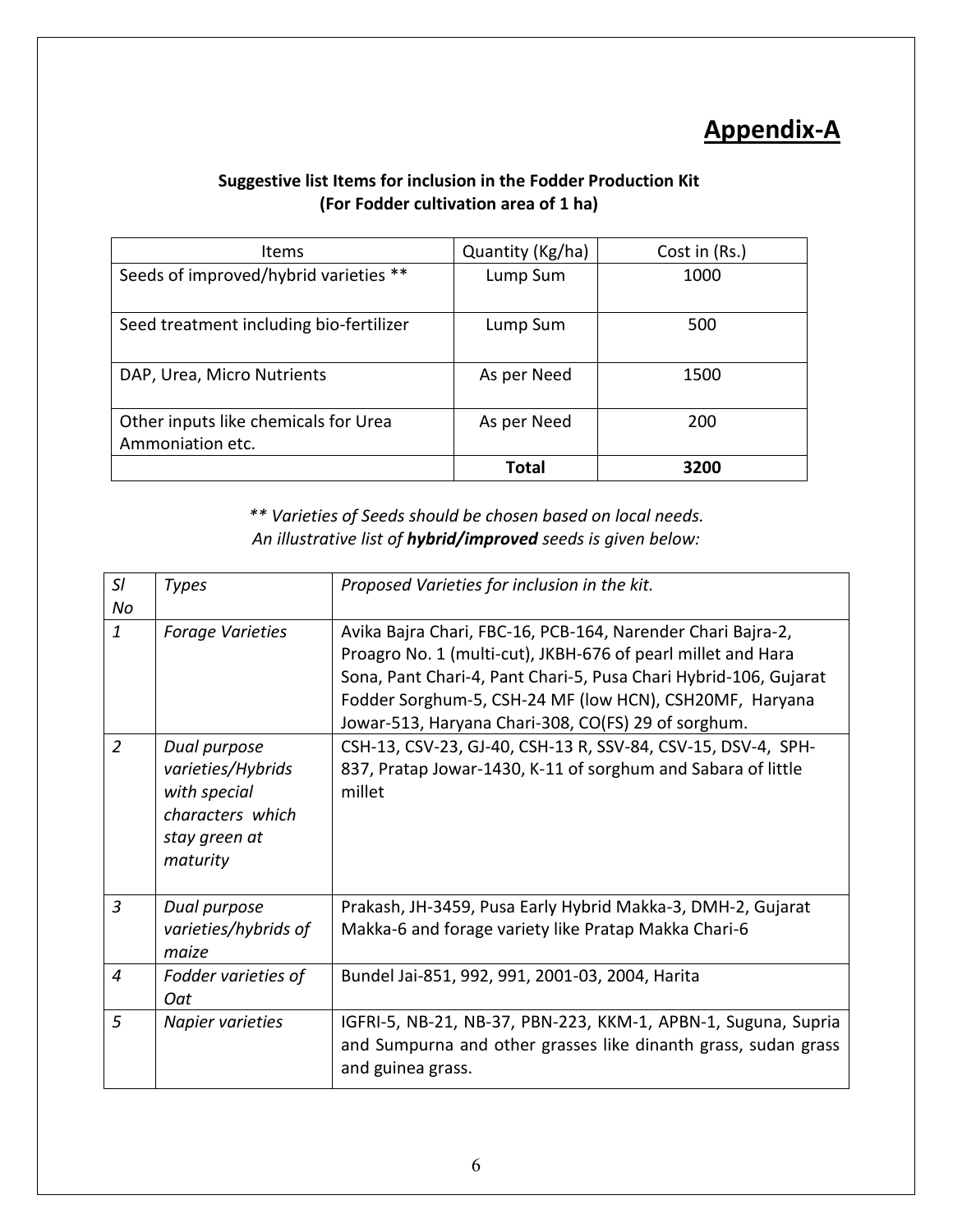### **Appendix-B**

#### **Suggestive List of Forage Harvester Tools/Equipment/Machines**

| SL. | Name                              | Type/Power      | Cost per      | Make/Remarks           |
|-----|-----------------------------------|-----------------|---------------|------------------------|
| No. |                                   |                 | unit (in Rs.) |                        |
|     |                                   |                 | (Tentative)   |                        |
| 1.  | <b>Improved Sickle</b>            | Manual          | 80            | ICAR designed          |
| 2.  | <b>Grass Slasher/Grass Cutter</b> | -do-            | 150           | Local make             |
| 3.  | <b>Manual Chaff Cutter</b>        | $-do-$          | 4,000         | Local make             |
| 4.  | Chaff Cutter (three blades)       | Animal operated | 15,000        | Local make             |
| 5.  | Power Chaff Cutter with safety    | 1-2 HP Electric | 20,000        | Local make             |
|     | gadgets                           | Motor           |               |                        |
| 6   | Silage with Power Chaff Cutter    |                 | 1,50,000      | Reputed Make           |
| 7   | Fodder Block making units         |                 | 40,000        | <b>Bhopal</b><br>CIAE, |
|     |                                   |                 |               | Make                   |

#### **Illustrative Package of Equipment for a Fodder Cluster (An area of 500 ha under Fodder /Dual purpose crops)**

| <b>SI</b> | Name of the Tools                           | Suggested   | Total Cost (in Rs.) |
|-----------|---------------------------------------------|-------------|---------------------|
| No        |                                             | Quantity    |                     |
|           | <b>Manual Chaff Cutter:</b>                 | 25          | 1,00,000            |
|           | Chaff Cutter (three blades)-Animal Operated | 6           | 90,000              |
|           | Small Tools (Sickle, Cutter)                | As per Need | 20,000              |
| 4         | Fodder Block making units                   |             | 40,000              |
|           | Silage with One Power Chaff Cutter          |             | 1,50,000            |

**Total Cost to be limited to Rs. 4.0 Lakh per cluster.**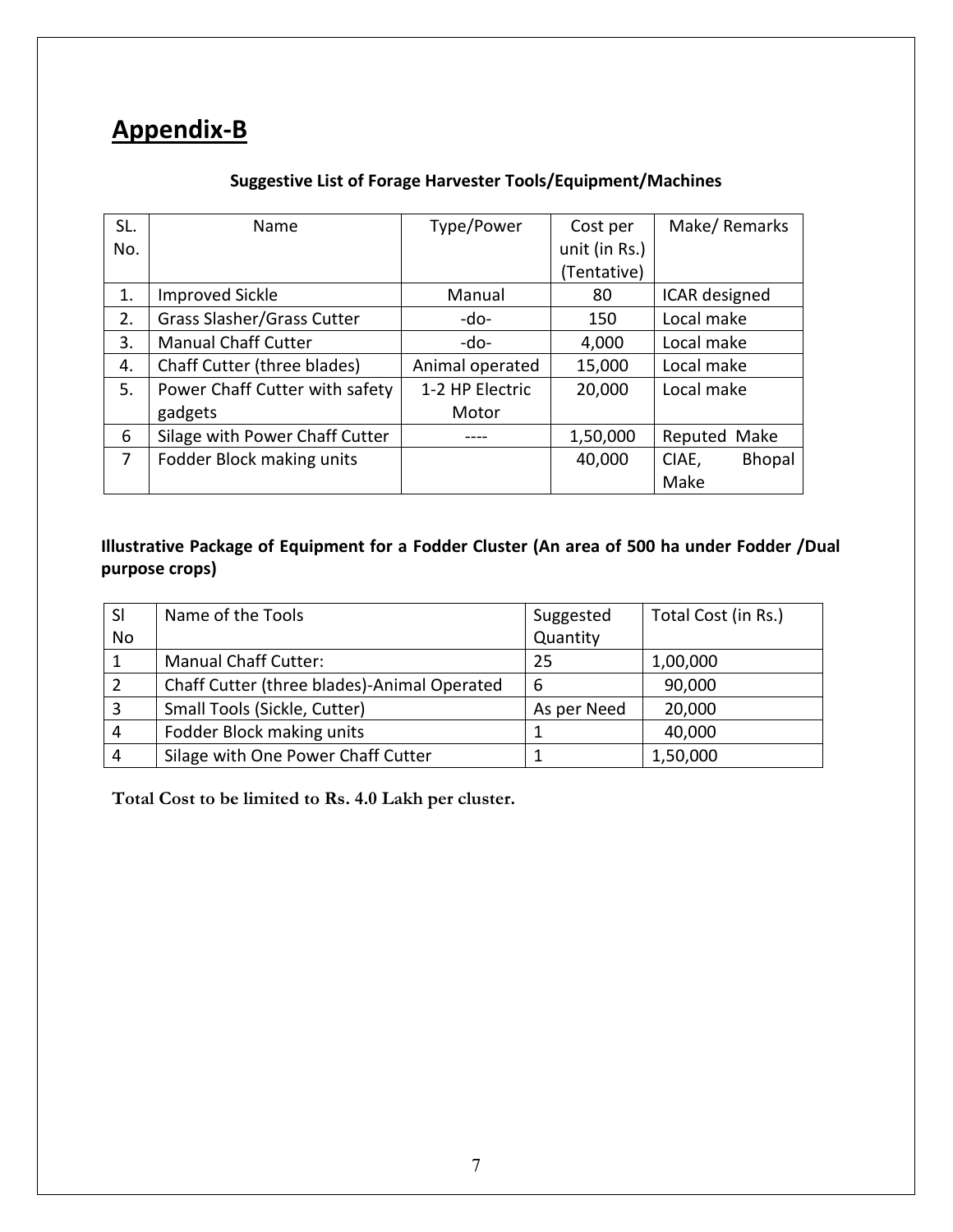| Proposal No,<br>/ Date: | $\lambda$ AFDP/<br>ID No: | (State) | (Year) | <b>ANNEXURE-I (A)</b> |
|-------------------------|---------------------------|---------|--------|-----------------------|
|-------------------------|---------------------------|---------|--------|-----------------------|

#### **FORMAT FOR SUBMITTING FRESH PROPOSAL FOR ACCLERATED FODDER DEVEOOPMENT PROGRAMME (AFDP) (PROPOSALS FROM STATE THROUGH SLSC of RKVY)**

**1. Name of State: \_\_\_\_\_\_\_\_\_\_\_\_\_**

**2. Financial Year of Action Plan: \_\_\_\_\_\_\_\_ 3. Name of the Districts to be covered:** 

### **Component-2 and 3**: **Enhancing Fodder Production and Adoption of Appropriate technology for Post Harvest Management**

| <b>SI</b> | <b>Details of the Components</b>         | <b>Unit Cost</b> | <b>Total</b>        | <b>Total No of items</b> |       |                 |           |                      |       | <b>Farmers/Beneficiaries' Details</b>  |                                          |                                          |
|-----------|------------------------------------------|------------------|---------------------|--------------------------|-------|-----------------|-----------|----------------------|-------|----------------------------------------|------------------------------------------|------------------------------------------|
| No l      |                                          | (Rs.)            | Coverage<br>(in ha) | distributed              | Small | <b>Marginal</b> | <b>SC</b> | <b>ST</b>            | Women | SHG/Coop<br>eratives/<br><b>Others</b> | <b>Total</b><br>$(6+7+8+9+)$<br>$10+11)$ | <b>Total Cost</b><br>(Col. 3X Col.<br>5) |
|           | z.                                       | 3.               | 4.                  | 5.                       | 6.    | 7.              | 8.        | 9.                   | 10.   | 11.                                    | 12.                                      | 13.                                      |
| $1*$      | <b>Distribution of Fodder Production</b> |                  |                     |                          |       |                 |           |                      |       |                                        |                                          |                                          |
|           | Kit                                      |                  |                     |                          |       |                 |           |                      |       |                                        |                                          |                                          |
| $2***$    | Distribution of low cost technology      | ----             |                     |                          |       |                 |           | As per Annexure-I(B) |       |                                        |                                          |                                          |
|           | tools/ products                          |                  |                     |                          |       |                 |           |                      |       |                                        |                                          |                                          |
|           | <b>Establishing silage making Units</b>  | -----            |                     |                          |       |                 |           |                      |       |                                        |                                          |                                          |
|           | comprising of Silo Pit and one number    |                  |                     |                          |       |                 |           |                      |       |                                        |                                          |                                          |
|           | power driven chaff cutter.               |                  |                     |                          |       |                 |           |                      |       |                                        |                                          |                                          |

**\* Maximum level of assistance: Rs. 3200/- per ha. \*\* Maximum level of assistance: Rs.4.0 Lakhs for a cluster of 500ha under Fodder /Dual purpose crops** 

**Consolidated Financial Assistance needed through RKVY:** 

| Component | Details of the Proposed Interventions                                                    | Area Coverage in ha   | <b>Proposed Financial</b> |
|-----------|------------------------------------------------------------------------------------------|-----------------------|---------------------------|
| <b>No</b> |                                                                                          |                       | Assistance                |
|           | Please find enclosed the project proposals from SAU's alongwith State's recommendations. | <b>Not Applicable</b> |                           |
|           | As per SI No 1 above                                                                     |                       |                           |
|           | As per SI No 2 above                                                                     |                       |                           |
|           |                                                                                          | <b>TOTAL</b>          |                           |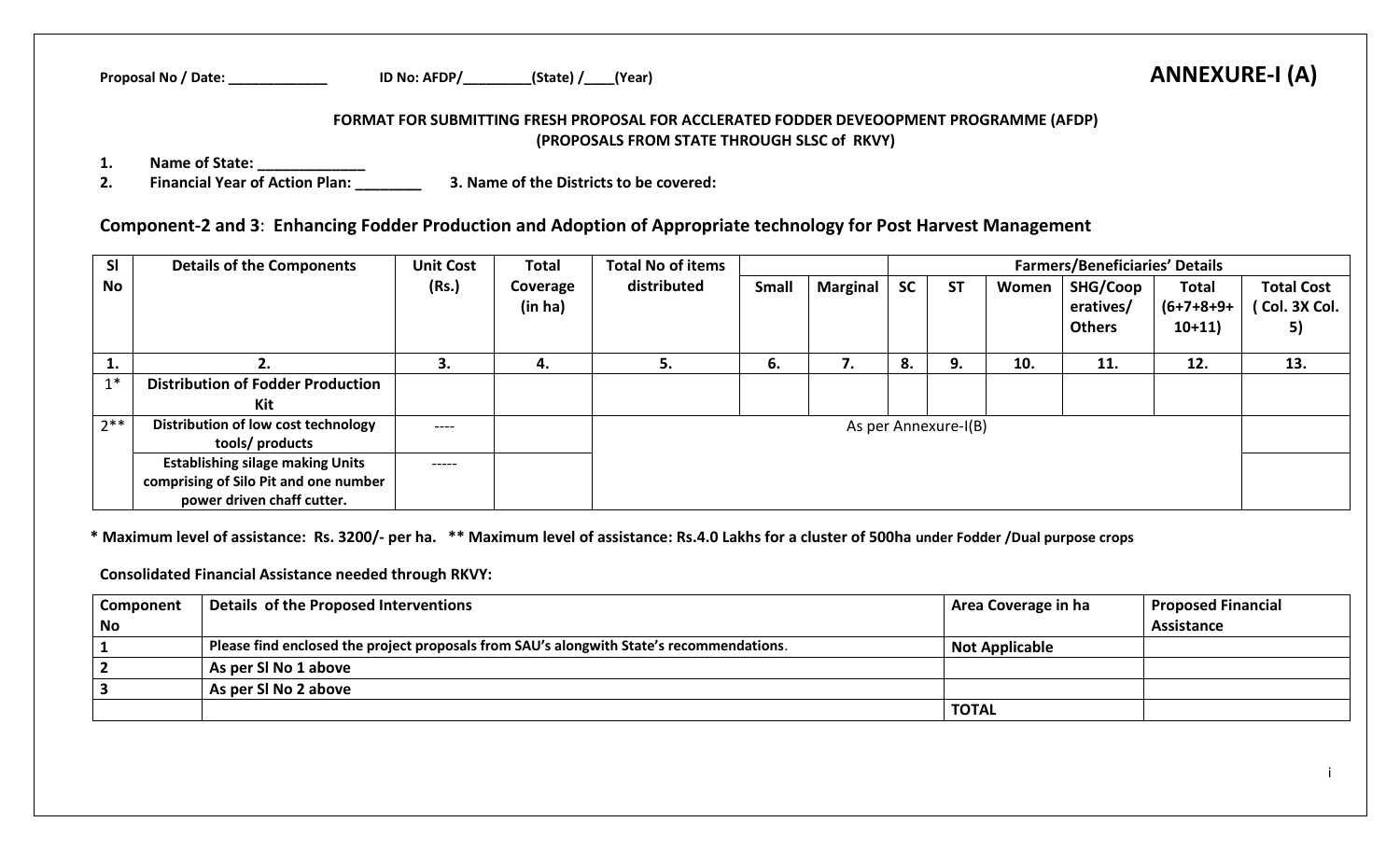**Details of Component-3 (SL No-2): Distribution of low cost technology tools/ products and Establishing silage making Units comprising of Silo Pit and one number power driven chaff cutter**

| SI.            | Details of the Components **            | <b>Unit Cost</b> | <b>Total</b> | No of     | <b>Farmers/Beneficiaries' Details</b> |                 |           |           |       |               |              |                   |
|----------------|-----------------------------------------|------------------|--------------|-----------|---------------------------------------|-----------------|-----------|-----------|-------|---------------|--------------|-------------------|
| No.            |                                         | (Rs.)            | Coverage     | Equipment | Small                                 | <b>Marginal</b> | <b>SC</b> | <b>ST</b> | Women | SHG/Coop      | <b>Total</b> | <b>Total Cost</b> |
|                |                                         |                  | (in ha)      | Proposed  |                                       |                 |           |           |       | eratives/     | $(6+7+8+9+)$ | (Col. 3X Col.     |
|                |                                         |                  |              |           |                                       |                 |           |           |       | <b>Others</b> | $10+11)$     | 5)                |
|                |                                         |                  |              |           |                                       |                 |           |           |       |               |              |                   |
| 1.             | 2.                                      | 3.               | 4.           | 5.        | 6.                                    | 7.              | 8.        | 9.        | 10.   | 11.           | 12.          | 13.               |
| 1.             | <b>Establishing silage making Units</b> |                  |              |           |                                       |                 |           |           |       |               |              |                   |
|                | comprising of Silo Pit and one number   |                  |              |           |                                       |                 |           |           |       |               |              |                   |
|                | power driven chaff cutter               |                  |              |           |                                       |                 |           |           |       |               |              |                   |
| $\overline{2}$ | Distribution of low cost technology     |                  |              |           |                                       |                 |           |           |       |               |              |                   |
|                | tools/ products                         |                  |              |           |                                       |                 |           |           |       |               |              |                   |
| A              |                                         |                  |              |           |                                       |                 |           |           |       |               |              |                   |
| B              | $\bullet$                               |                  |              |           |                                       |                 |           |           |       |               |              |                   |
| $\mathsf{C}$   |                                         |                  |              |           |                                       |                 |           |           |       |               |              |                   |
| D              |                                         |                  |              |           |                                       |                 |           |           |       |               |              |                   |
| E              |                                         |                  |              |           |                                       |                 |           |           |       |               |              |                   |
| F              |                                         |                  |              |           |                                       |                 |           |           |       |               |              |                   |
| G              |                                         |                  |              |           |                                       |                 |           |           |       |               |              |                   |
| H              |                                         |                  |              |           |                                       |                 |           |           |       |               |              |                   |

**\*\* Maximum level of assistance is 100% subject to Rs.4.0 lakhs for a cluster of 500ha under Fodder /Dual purpose crops** 

**Total Cost of procurement: Rs. \_\_\_\_\_\_\_\_\_\_\_\_\_\_\_\_\_\_\_\_\_\_\_\_\_\_\_\_\_\_\_\_\_\_\_\_\_\_\_\_.**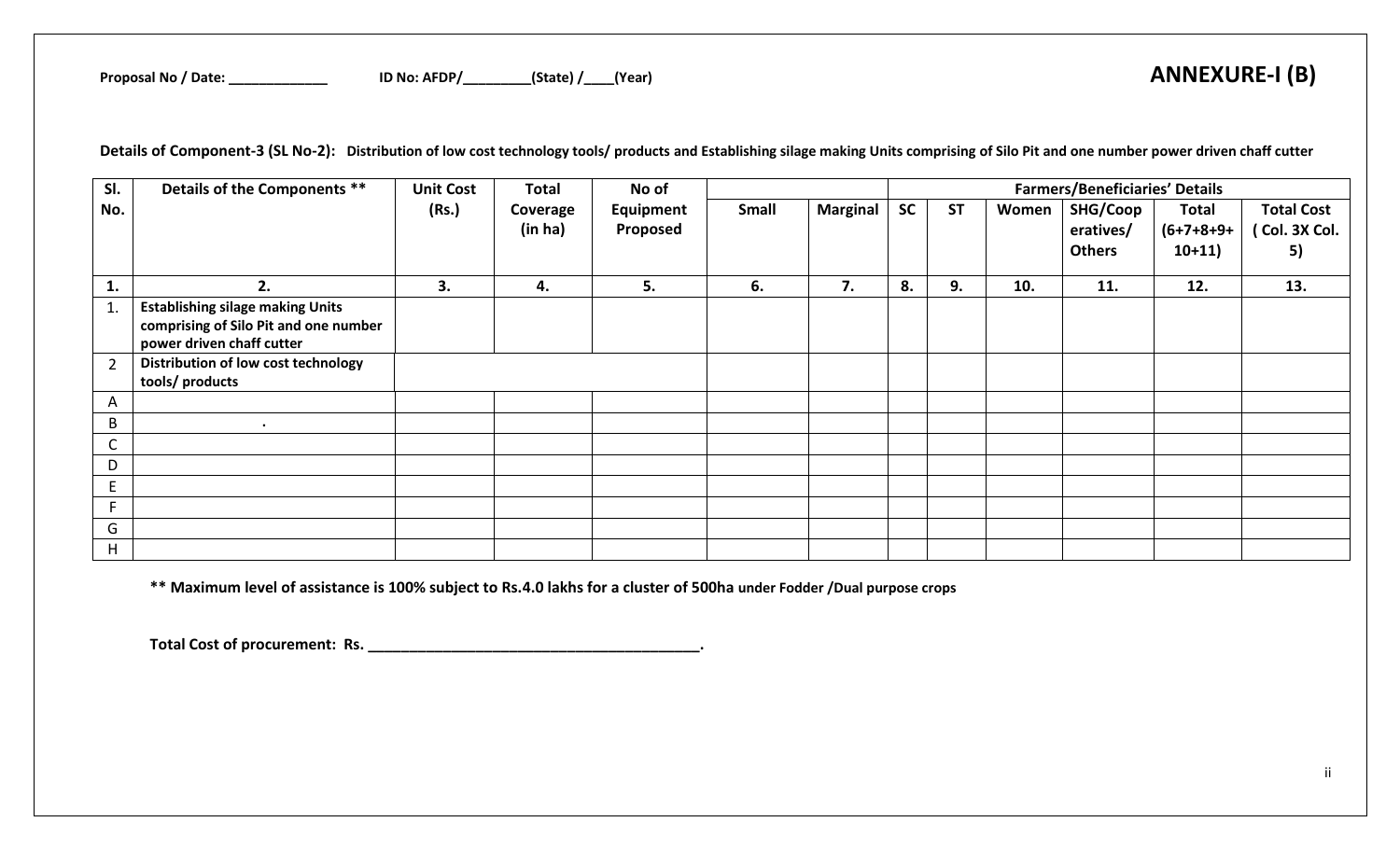### **ANNEXURE-II**

#### **FORMAT FOR SUBMITTING/EVALUATING QUARTERLY PHYSICAL & FINANCIAL PROGRESS OF ACCLERATED FODDER DEVEOOPMENT PROGRAMME (AFDP)**

**Name of the State: Financial Year:** Progress for the quarter ending on: **Progress for the quarter ending on:** 

**Proposal No / Date: \_\_\_\_\_\_\_\_\_\_\_\_\_ ID No: AFDP/\_\_\_\_\_\_\_\_\_(State) /\_\_\_\_(Year)** 

**Physical Progress: Component-2: Enhancing Fodder Production**

| <b>SI</b>  | <b>Details of the Components</b>         | <b>Total No of</b>       | <b>Total</b>                    | <b>Total No of items</b> |              | <b>Actual no of Farmers/Beneficiaries</b> |           |           |       |                                        |                                | <b>Actual</b>          |
|------------|------------------------------------------|--------------------------|---------------------------------|--------------------------|--------------|-------------------------------------------|-----------|-----------|-------|----------------------------------------|--------------------------------|------------------------|
| No         |                                          | <b>Units</b><br>Approved | Coverage<br>Approved<br>(in ha) | distributed              | <b>Small</b> | <b>Marginal</b>                           | <b>SC</b> | <b>ST</b> | Women | SHG/Coop<br>eratives/<br><b>Others</b> | Total<br>(6+7+8+9<br>$+10+11)$ | Coverage<br>Area in ha |
| <u>. .</u> |                                          |                          | 4.                              | J.                       | ь.           | . .                                       | 8.        | Ω         | 10.   | 11.                                    | 12.                            | 13.                    |
|            | <b>Distribution of Fodder Production</b> |                          |                                 |                          |              |                                           |           |           |       |                                        |                                |                        |
|            | Kit                                      |                          |                                 |                          |              |                                           |           |           |       |                                        |                                |                        |

**Financial Progress: Component-2: Enhancing Fodder Production**

| SI        | <b>Details of the Components</b>         | <b>Total No of</b>       | <b>Unit Cost</b> | <b>Total Approved</b> | <b>Total Amount</b> | Amount                                                | <b>Balance in FY-----</b> |
|-----------|------------------------------------------|--------------------------|------------------|-----------------------|---------------------|-------------------------------------------------------|---------------------------|
| <b>No</b> |                                          | <b>Units</b><br>Approved |                  | Cost                  | released by GOI     | <b>Spent/Utilised so</b><br>far (Cumulative in<br>FY- |                           |
| . .       |                                          | J.                       | 4.               |                       |                     |                                                       |                           |
|           | <b>Distribution of Fodder Production</b> |                          |                  |                       |                     |                                                       |                           |
|           | Kit                                      |                          |                  |                       |                     |                                                       |                           |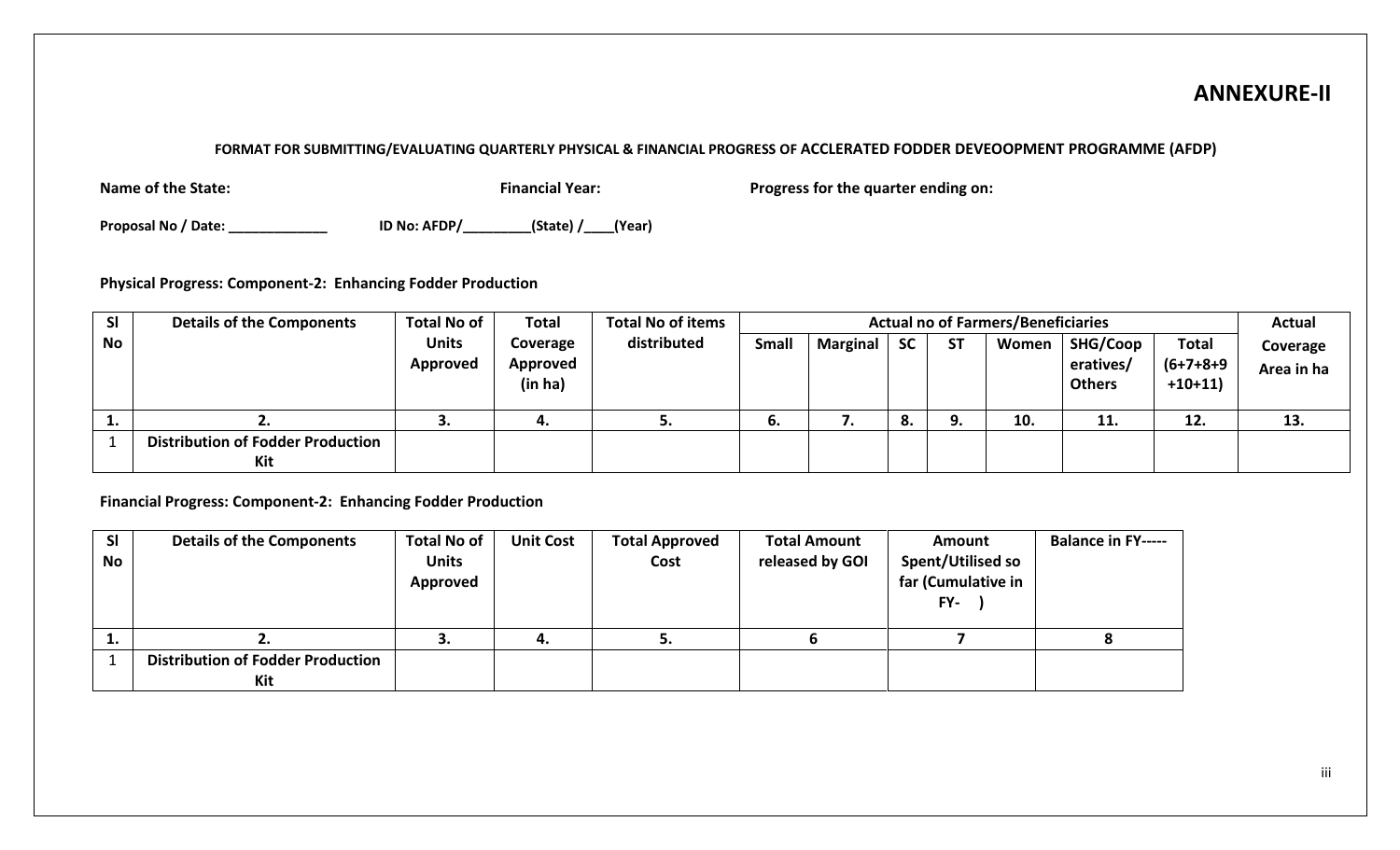## **ANNEXURE-II**

**(Continued)**

#### **FORMAT FOR SUBMITTING/EVALUATING QUARTERLY PHYSICAL & FINANCIAL PROGRESS OF ACCLERATED FODDER DEVEOOPMENT PROGRAMME (AFDP)**

**Name of the State: Financial Year:** Progress for the quarter ending on: Progress for the quarter ending on:

**Proposal No / Date: \_\_\_\_\_\_\_\_\_\_\_\_\_ ID No: AFDP/\_\_\_\_\_\_\_\_\_(State) /\_\_\_\_(Year)** 

**Physical Progress: Component-3: Distribution of low cost technology tools/ products and establishing silage making Units comprising of Silo Pit and one number power driven chaff cutter**

| SI.            | <b>Details of the Components</b>                                                                              | <b>No of Units</b> | <b>Total</b>                    | No of                           |       |                 |           | <b>Farmers/Beneficiaries' Details</b> |       |                                        |                                   |                                         |
|----------------|---------------------------------------------------------------------------------------------------------------|--------------------|---------------------------------|---------------------------------|-------|-----------------|-----------|---------------------------------------|-------|----------------------------------------|-----------------------------------|-----------------------------------------|
| No.            |                                                                                                               | Approved           | Coverage<br>Approved<br>(in ha) | Equipment<br><b>Distributed</b> | Small | <b>Marginal</b> | <b>SC</b> | <b>ST</b>                             | Women | SHG/Coop<br>eratives/<br><b>Others</b> | Total<br>$(6+7+8+9+)$<br>$10+11)$ | <b>Actual</b><br>Coverage<br>area in ha |
| 1.             | 2.                                                                                                            | 3.                 | 4.                              | 5.                              | 6.    | 7.              | 8.        | 9.                                    | 10.   | 11.                                    | 12.                               | 13.                                     |
| 1.             | <b>Establishing silage making Units</b><br>comprising of Silo Pit and one number<br>power driven chaff cutter |                    |                                 |                                 |       |                 |           |                                       |       |                                        |                                   |                                         |
| $\overline{2}$ | Distribution of low cost technology<br>tools/ products                                                        |                    |                                 |                                 |       |                 |           |                                       |       |                                        |                                   |                                         |
| A              |                                                                                                               |                    |                                 |                                 |       |                 |           |                                       |       |                                        |                                   |                                         |
| B              |                                                                                                               |                    |                                 |                                 |       |                 |           |                                       |       |                                        |                                   |                                         |
|                |                                                                                                               |                    |                                 |                                 |       |                 |           |                                       |       |                                        |                                   |                                         |
| D              |                                                                                                               |                    |                                 |                                 |       |                 |           |                                       |       |                                        |                                   |                                         |
|                |                                                                                                               |                    |                                 |                                 |       |                 |           |                                       |       |                                        |                                   |                                         |
|                |                                                                                                               |                    |                                 |                                 |       |                 |           |                                       |       |                                        |                                   |                                         |
| G              |                                                                                                               |                    |                                 |                                 |       |                 |           |                                       |       |                                        |                                   |                                         |
| H              |                                                                                                               |                    |                                 |                                 |       |                 |           |                                       |       |                                        |                                   |                                         |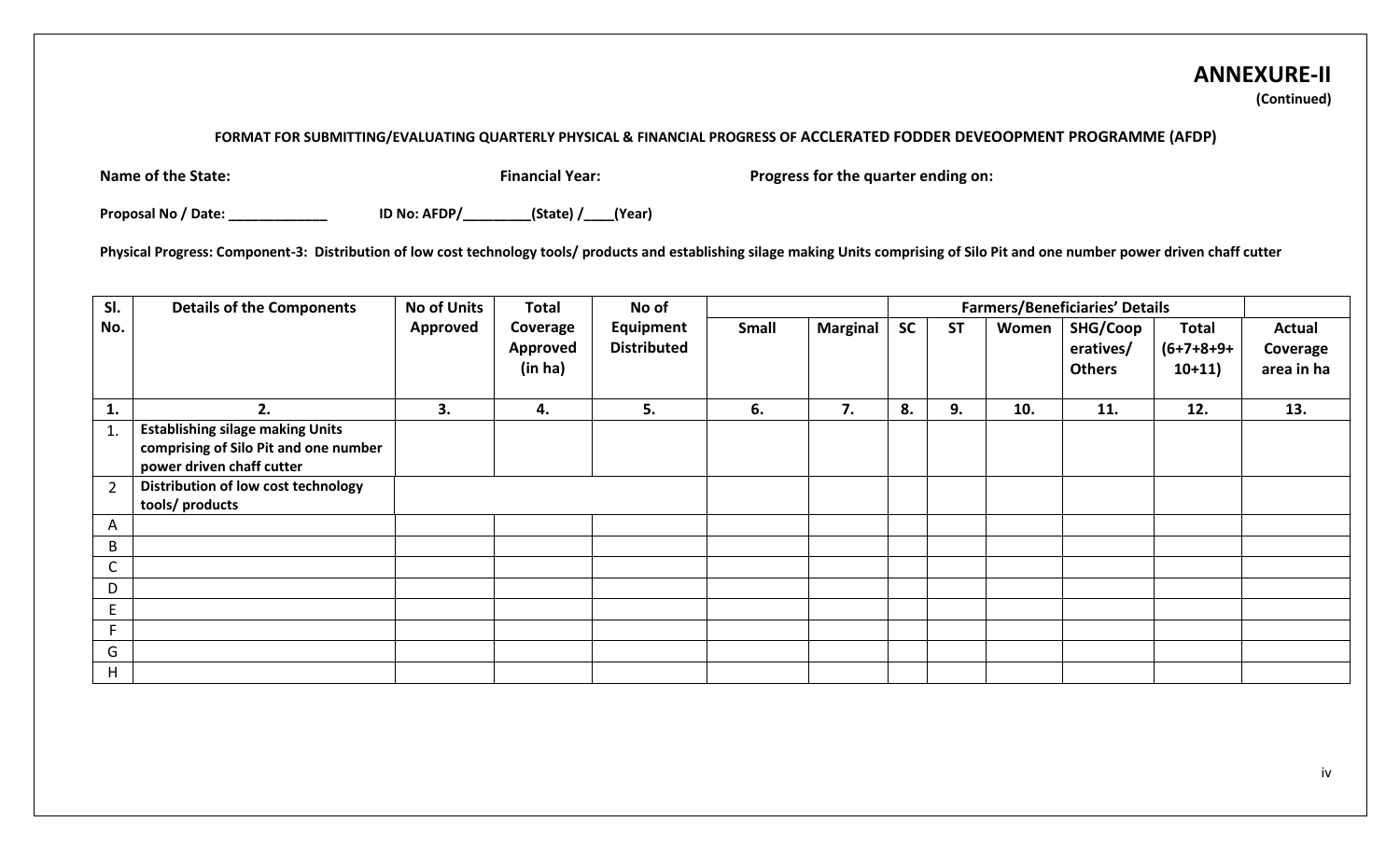**Financial Progress: Component-3: Distribution of low cost technology tools/ products and establishing silage making Units comprising of Silo Pit and one number power driven chaff cutter**

| <b>SI</b><br>No | <b>Details of the Components</b>                                                                              | <b>Total No of</b><br><b>Units</b><br>Approved | <b>Unit Cost</b> | <b>Total Approved</b><br>Cost | <b>Total Amount</b><br>released by GOI | Amount<br>Spent/Utilised so<br>far (Cumulative in<br>FY- | <b>Balance in FY-----</b> |
|-----------------|---------------------------------------------------------------------------------------------------------------|------------------------------------------------|------------------|-------------------------------|----------------------------------------|----------------------------------------------------------|---------------------------|
| л.              |                                                                                                               | з.                                             | 4.               |                               |                                        |                                                          |                           |
|                 | <b>Establishing silage making Units</b><br>comprising of Silo Pit and one number<br>power driven chaff cutter |                                                | N/A              |                               |                                        |                                                          |                           |
|                 | Distribution of low cost technology<br>tools/ products                                                        |                                                | N/A              |                               |                                        |                                                          |                           |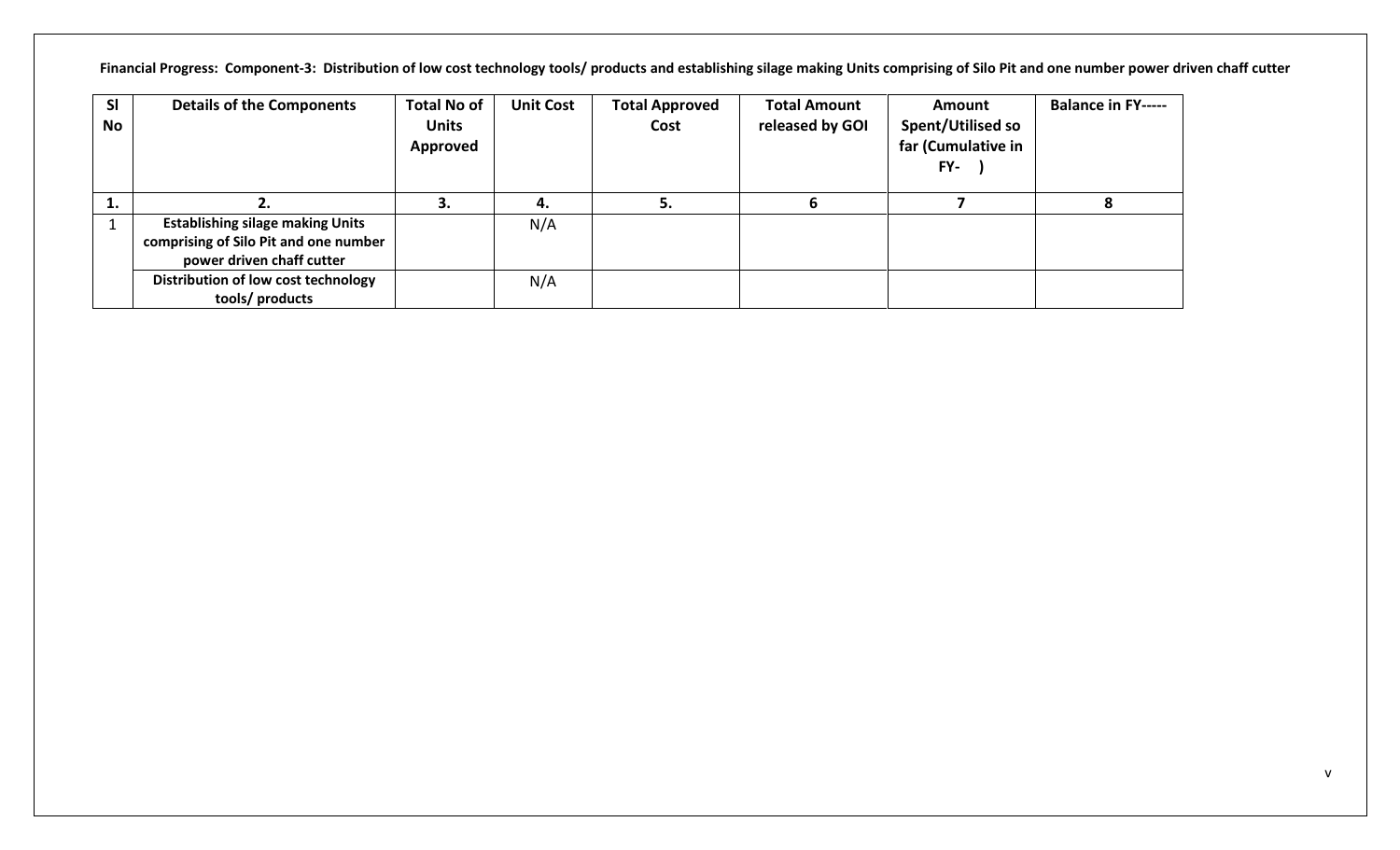#### **ANNEXURE-II (Continued)**

#### **FORMAT FOR SUBMITTING/EVALUATING QUARTERLY PHYSICAL & FINANCIAL PROGRESS OF ACCLERATED FODDER DEVEOOPMENT PROGRAMME (AFDP)**

**Name of the State: Financial Year: Progress for the quarter ending on: Progress for the quarter ending on:** 

**Proposal No / Date: \_\_\_\_\_\_\_\_\_\_\_\_\_ ID No: AFDP/\_\_\_\_\_\_\_\_\_(State) /\_\_\_\_(Year)**

**Consolidated Physical Progress: All components**

| <b>Component No</b> | <b>Details</b>                    | Remarks for shortfall etc. |
|---------------------|-----------------------------------|----------------------------|
|                     | <b>Enclosed Report from SAU's</b> |                            |
|                     | As stated above                   |                            |
|                     | As stated above                   |                            |

#### **Consolidated Financial Progress: All components**

| Component<br><b>No</b> | <b>Details</b>                    | <b>Total Approved</b><br>Cost | <b>Total Amount</b><br>released by GOI | <b>Amount</b><br><b>Spent/Utilised so</b><br>far (Cumulative in<br>FY- | <b>Balance in FY-----</b> | <b>Remarks</b> |
|------------------------|-----------------------------------|-------------------------------|----------------------------------------|------------------------------------------------------------------------|---------------------------|----------------|
| ı.                     |                                   |                               | 4.                                     |                                                                        | 6.                        |                |
|                        | <b>Enclosed Report from SAU's</b> |                               |                                        |                                                                        |                           |                |
|                        | As stated above                   |                               |                                        |                                                                        |                           |                |
|                        | As stated above                   |                               |                                        |                                                                        |                           |                |
|                        | <b>TOTAL</b>                      |                               |                                        |                                                                        |                           |                |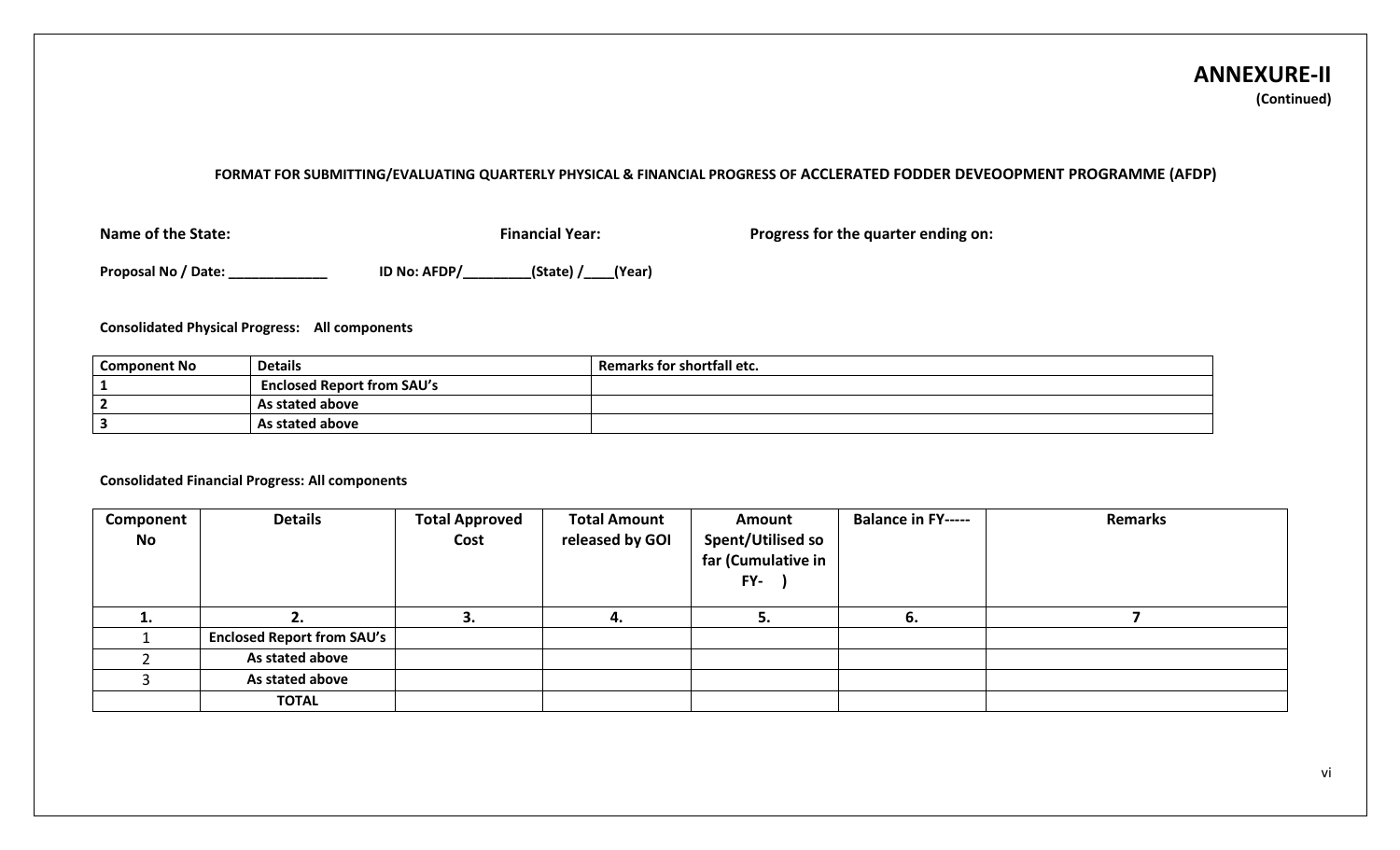#### **ANNEXURE-II (Continued)**

#### **FORMAT FOR SUBMITTING/EVALUATING ANNUAL PHYSICAL & FINANCIAL PROGRESS OF ACCLERATED FODDER DEVEOOPMENT PROGRAMME (AFDP)**

**Name of the State: Financial Year: Progress for the Financial Year ending on:**

**Proposal No / Date: \_\_\_\_\_\_\_\_\_\_\_\_\_ ID No: AFDP/\_\_\_\_\_\_\_\_\_(State) /\_\_\_\_(Year)**

**Physical Progress: Component-2: Enhancing Fodder Production**

| <b>SI</b> | <b>Details of the Components</b>         | <b>Total No of</b>       | <b>Total</b>                    | <b>Total No of items</b><br><b>Actual no of Farmers/Beneficiaries</b> |              |                 |           |           | <b>Actual</b> |                                        |                                       |                        |
|-----------|------------------------------------------|--------------------------|---------------------------------|-----------------------------------------------------------------------|--------------|-----------------|-----------|-----------|---------------|----------------------------------------|---------------------------------------|------------------------|
| <b>No</b> |                                          | <b>Units</b><br>Approved | Coverage<br>Approved<br>(in ha) | distributed                                                           | <b>Small</b> | <b>Marginal</b> | <b>SC</b> | <b>ST</b> | Women         | SHG/Coop<br>eratives/<br><b>Others</b> | <b>Total</b><br>(6+7+8+9<br>$+10+11)$ | Coverage<br>Area in ha |
|           | ـ.                                       |                          | 4.                              | J.                                                                    | o.           |                 | 8.        | 9.        | 10.           | 11.                                    | 12.                                   | 13.                    |
|           | <b>Distribution of Fodder Production</b> |                          |                                 |                                                                       |              |                 |           |           |               |                                        |                                       |                        |
|           | Kit                                      |                          |                                 |                                                                       |              |                 |           |           |               |                                        |                                       |                        |

**Physical Progress: Component-3: Distribution of low cost technology tools/ products and Establishing silage making Units comprising of Silo Pit and one number power driven chaff cutter**

| SI.      | <b>Details of the Components</b>                                                                              | <b>No of Units</b> | <b>Total</b>                    | No of                           |       |          |           |           |       | <b>Farmers/Beneficiaries' Details</b>         |                                          |                                         |
|----------|---------------------------------------------------------------------------------------------------------------|--------------------|---------------------------------|---------------------------------|-------|----------|-----------|-----------|-------|-----------------------------------------------|------------------------------------------|-----------------------------------------|
| No.      |                                                                                                               | Approved           | Coverage<br>Approved<br>(in ha) | Equipment<br><b>Distributed</b> | Small | Marginal | <b>SC</b> | <b>ST</b> | Women | <b>SHG/Coop</b><br>eratives/<br><b>Others</b> | <b>Total</b><br>$(6+7+8+9+)$<br>$10+11)$ | <b>Actual</b><br>Coverage<br>area in ha |
| <b>.</b> |                                                                                                               |                    | 4.                              | э.                              | ь.    |          | 8.        | 9.        | 10.   | 11.                                           | 12.                                      | 13.                                     |
|          | <b>Establishing silage making Units</b><br>comprising of Silo Pit and one number<br>power driven chaff cutter |                    |                                 |                                 |       |          |           |           |       |                                               |                                          |                                         |